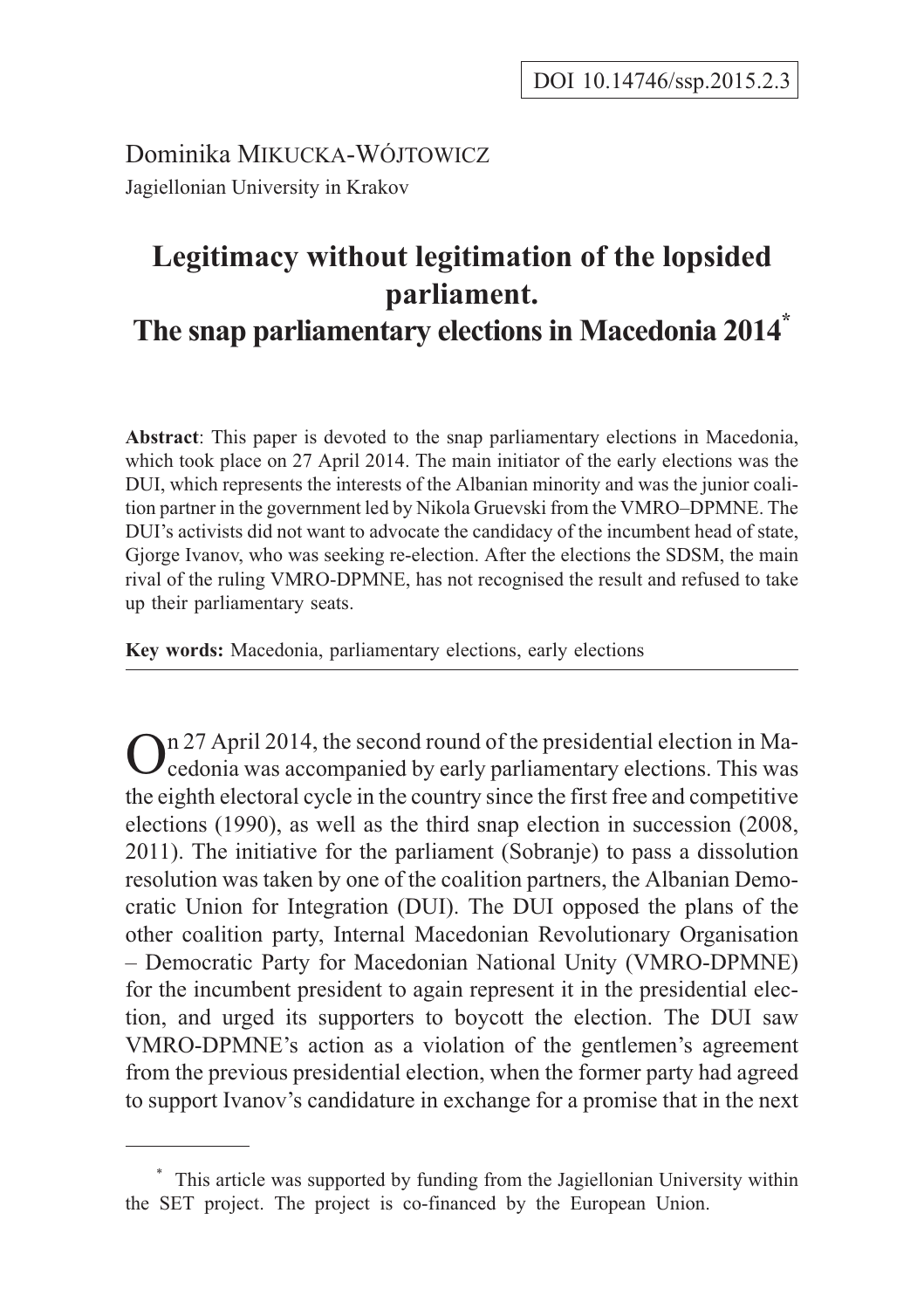cycle they would put forward a jointly agreed candidate.<sup>1</sup> They also accused the other parties represented in the Sobranje of not taking seriously their proposal for all parliamentary powers to put forward a common, non-party candidate for the office of president. The prime minister and VMRO-DPMNE leader Nikola Gruevski regarded this proposal as a form of blackmail from his coalition partner, claiming that if he were to yield, the DUI would then begin to demand an amendment to the constitution with the aim of bringing an end to direct elections of the head of state (Kuzmanovski, 2014).

The DUI's proposal to dissolve the Sobranje was supported by 117 of 123 deputies in a vote on 5 March, with no votes against. A day later, parliamentary speaker Trajko Veljanovski announced new elections. In agreeing to snap elections – with surprisingly little resistance – VMRO-DPMNE was counting on increasing its majority over its coalition partner, thus making discipline easier.

## **Background**

The previous (also early) parliamentary election was held on 5 June 2011, announced as a result of the opposition's boycott of parliament. The then opposition parties, with the exception of the Liberal Democratic Party (LDP), were protesting against the government's decision to freeze the accounts of the private television channel A1 and three daily newspapers (*Shpic*, *Vreme*, *Koha e Re*), which were owned by Velja Ramkovski, a businessman arrested in 2010. Among the charges Ramkovski faced were money laundering, connections with the criminal world and tax evasion. Yet the closing of the accounts of the media channels associated with him, although supposedly a response to irregularities in their funding, was viewed above all as a punishment for their critical attitude to the government. Representatives of the Organisation for Security and Co-operation in Europe (OSCE) also expressed this view (Marušić, 2011; Grozdanovska Dimishovska, 2012). The greatest pressure for snap elections was exerted by the then leader of the Social Democratic Union of Macedonia

<sup>&</sup>lt;sup>1</sup> In an interview for Alsat Albanian television, the DUI leader Ali Ahmeti said that in exchange for supporting Ivanov's candidature his party expected that in the next electoral cycle VMRO-DPMNE would support an Albanian candidate (Stanković, 2009).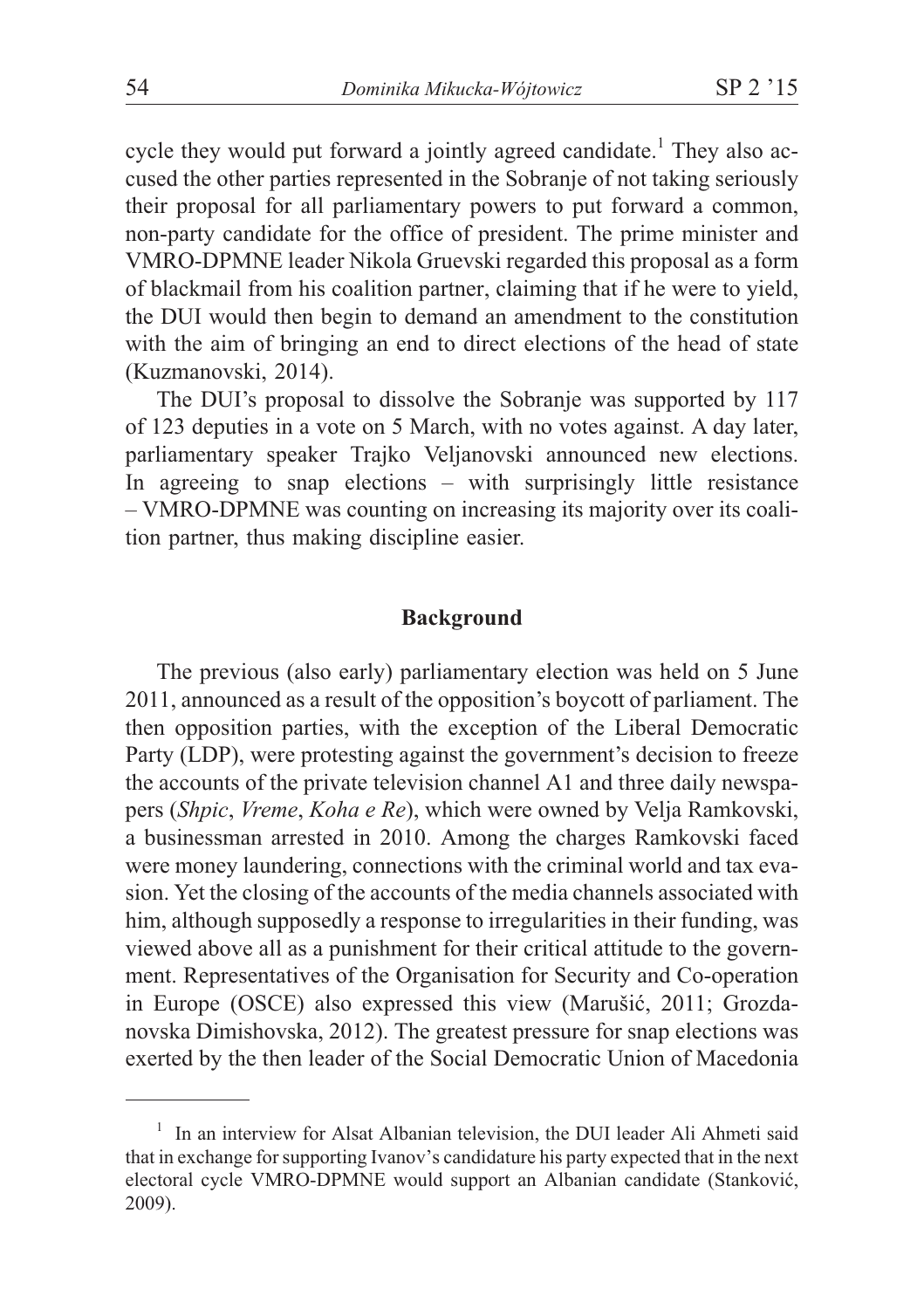$(SDSM)$ , Branko Crvenkovski.<sup>2</sup> However, he made his party's participation in the election conditional on the accounts of the media associated with Ramkovski being unblocked. The June elections were once again (for the third time running) won by the conservative VMRO-DPMNE, which won 47 of a total of 56 seats with its coalition partners. The largest opposition party, the SDSM, won 29 seats of a total of 42 with its coalition partners. The DUI was again successful among parties representing the Albanian minority, winning 15 seats in the Sobranje. Its rival, the Democratic Party of the Albanians (DPA), gained just 8 seats. The new government was once again headed by Nikola Gruevski, and VMRO-DPMNE's coalition partner was again the DUI.

Although the 2011 elections – unlike the previous ones, which had seen an escalation in violence between the supporters of the Albanian parties – were generally assessed favourably by international observers, the conservatives victory was overshadowed by two events that took place immediately afterwards. First, security guards beat a supporter of Prime Minister Gruevski to death during a rally at which the conservatives were celebrating their latest election victory. Second, a day after the elections came the arrest of Ljube Boškoski, leader of the opposition party United for Macedonia, who was accused of unlawful election campaign funding. Boškoski had previously been a prominent VMRO-DPMNE activist (including a stint as interior minister during the Tetovo conflict in 2001), leaving the party before the 2009 presidential election after Gruevski had refused to assure him the party's support (Marković, 2011).

# **Electoral system**

Since 2002, a proportional voting system has operated in Macedonia using the D'Hondt method. The state territory was divided into six electoral constituencies, with 20 deputies being elected in each. Acaveat in the statute stipulates that the difference in the number of eligible voters in the various constituencies may vary up to a maximum of  $+/-5\%$ . Furthermore, in 2011 three additional constituencies were introduced (encompassing the whole world) in which a majority voting formula is used for Macedo-

<sup>&</sup>lt;sup>2</sup> Crvenkovski was the leader of the SDSM from its inception in 1991 until becoming head of state in 2004. He took over at the helm again at the 2009 congress. Despite the Social Democrats' election defeat in 2011, he only resigned from this position in 2013.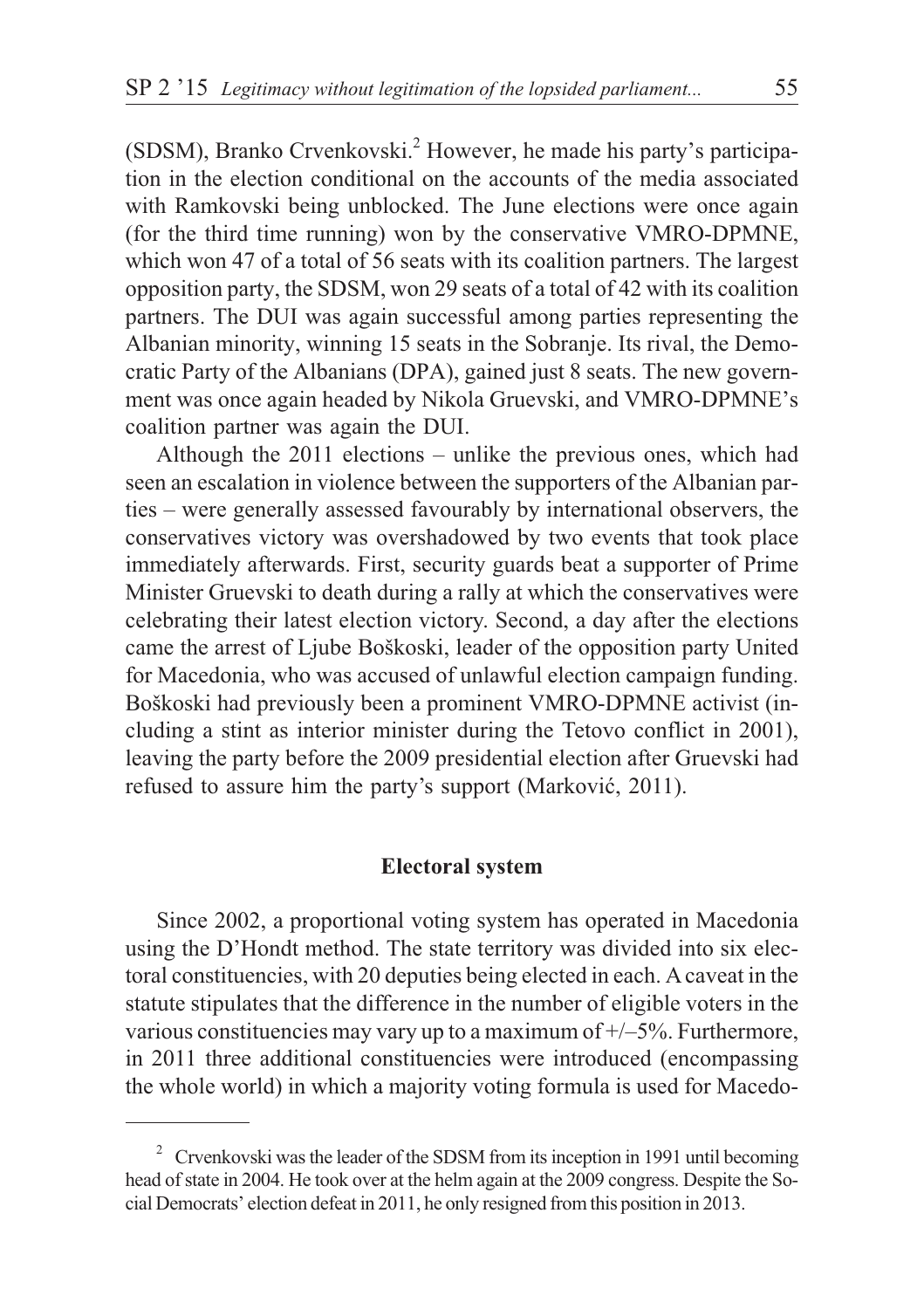nian emigrants to elect three deputies to the Sobranje. In order to register a list in elections, parties must present the signatures of 1000 voters. Closed lists are employed, meaning that voters are unable to back specific candidates (Aziri, 2012). The right to run for office is available to all citizens of Macedonia aged 18 or over, except for people who have been sentenced by a court for crimes for which a prison sentence of over six months is servable as well as those who after 2 August 1944 were secret collaborators of the security services. Changes to the election law in 2002 scrapped the election threshold, meaning that parties must only clear the so-called effective threshold in order to participate in the division of seats.

The most recent amendment to the electoral statute was implemented in January 2014. Among its contents was a guarantee of the division of state from party (although the OSCE's post-election report unfortunately accused the ruling coalition of not having fulfilled this criterion), clarification in accordance with the previous OSCE recommendations of the rules on election campaign funding, post-election party reporting and anti-corruption procedures. In addition, parties were now to be permitted to inspect and make changes to their declared electoral lists before the final registration date (*Izboren zakonik*, 2014; *OBSE preporaèuva*).

A significant shortcoming in the Macedonian electoral system is the fact that the electoral list is based on outdated information from 2002, when the last general census was carried out. The next census was planned for 2012, but postponed over fears of ethnic tensions. According to the World Bank's 2014 estimates, the current census included over 400,000 so-called dead souls, which, with an estimated total population of just over 2 million, represents some 20% of Macedonians (*Census*, 2002; Stanković, 2014).

## **Parties and coalitions**

Some 14 committees, mostly coalitions, registered candidates for the April elections. Of these, as many as six were led by new parties. Interestingly, two of these – the Citizens' Alliance for Macedonia (GROM) and the Alliance for Positive Macedonia (APM) – were founded shortly before the elections following conflicts and splits with the SDSM in the social democrat camp. The leader of GROM is Stevče Jakimovski, current mayor of the district of Karpoš (one of ten districts into which Skopje is divided). Until 2013 Jakimovski was the leader of the SDSM city organisa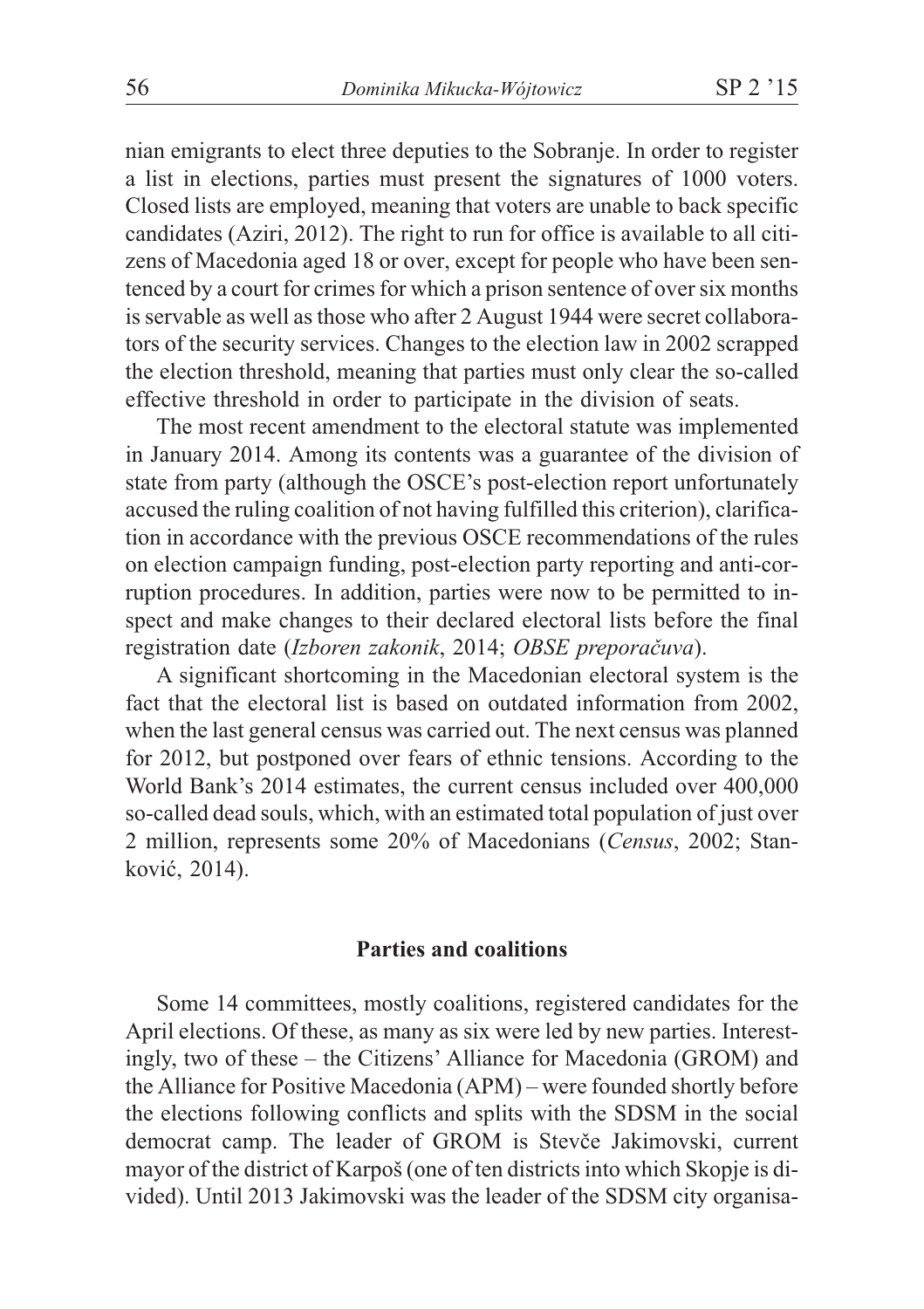tion in the capital (previously he had been minister of the economy as well as labour and social policy for the SDSM). However, he took issue with the Social Democrats' insistence on boycotting the 2013 local elections, and decided to run for re-election as mayor, which resulted in his removal from the party in February 2013. In September, though, he formed his own party, and was successful in defeating both the SDSM candidate (after removing him the party had decided to participate in the elections) and the VRMO-DPMNE candidate. GROM not only registered electoral lists in all constituencies at the snap parliamentary elections, but also nominated its own candidate in the presidential elections (Zoran Popovski). The party's main demand is increased civic participation in public life. As for the other party whose roots are in the SDSM – the Alliance for Positive Macedonia (APM) – one of its founders was Vlado Buèkovski, the former prime minister and leader of the Social Democrats in 2004–2006. Buèkovski was expelled from the party in 2012 for criticising the actions of the then SDSM leader Branko Crvenkovski. APM has been active since May 2013, initially as a civic movement, and only registered as a party just before the parliamentary elections in March 2014. In the election it headed the Coalition for Positive Macedonia list.

Since the beginning of the transformation process in the 1990s, the roles of the main political forces have been reserved for the conservative VMRO-DPMNE and its leading adversary, the centre-left, postcommunist SDSM. Since 2006, however, it has been the conservatives who have enjoyed uninterrupted ascendancy. The way the two parties operate has contributed to a marked polarisation of the political scene, which, especially in the last electoral cycles, has been largely the result of animosity between activists than any major policy differences (Grozdanovska Dimishovska, 2012, p. 362). Both parties prioritise integration with the European Union and NATO and emphasise the need for profound economic reforms (including consolidation of finances and a drop in unemployment). They are divided by the SDSM's opposition to the (re)vision of politics of memory pushed through by the conservative government and the extremely costly (and according to the Social Democrats overpriced) Skopje 2014 project linked to this. The SDSM also claim that Prime Minister Gruevski's office has led to the media becoming politicised and the state party-dominated. This charge is not entirely groundless, but Macedonian analysts note that attempts to take control of the media began before 2006. The accusations of treating party affiliation as the main criterion in employment in state institutions and of unwise spending of public money,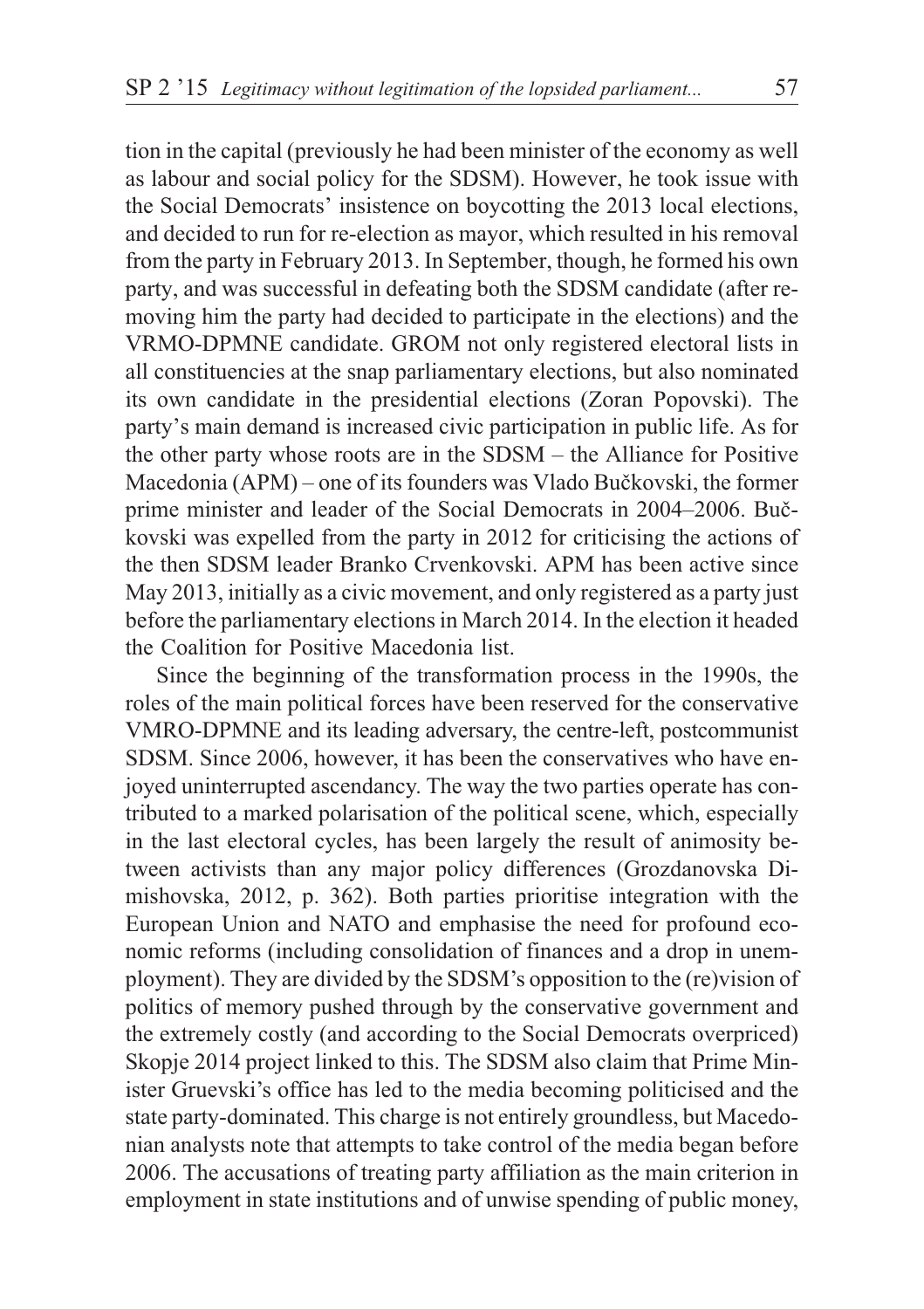meanwhile, can be levelled at almost all post-1991 governments, regardless of which of the largest parties were in power at the time (Jordanovski, 2014; Rujević, 2014).

In the past, the main rivals in the struggle for the votes of the Albanian minority have been the DUI, which presented itself as a centre-left party, and the centre-right DPA. In this electoral cycle, though, they were joined by National Democratic Renewal (NDP), founded in 2011, and the Party for Democratic Prosperity (PDP), which was reactivated in 2014. The DPA has been active since 1997, and until the formation of the DUI was the main representative of Macedonian Albanians. The DUI came into being in 2001 following the demobilisation of the National Liberation Army (ONA, also known as the Macedonian UÇK), which in February 2001 provoked armed conflict of Albanian separatists with government forces near Tetovo. Despite the extensive overlap between the two parties' programmes, their mutual relations are marked by animosity, and on several occasions there have been scuffles between their supporters and activists (during the 2008 parliamentary elections, for instance). More recently, however, the parties have begun to collaborate at local level, for example working together to increase the turnout among Albanian voters at the local elections in 2013. Their aim here was to wrest control from Macedonian parties over several districts in the south-west of the country (Kièevo, Struga) with a large, but not majority, Albanian population (Vankovska, 2013).

## **Electoral campaign**

As a result of the intra-coalition crisis that had led to the snap elections, the first phase of the campaign was dominated by appeals of the VMRO-DPMNE and DUI leaders to their ethnic electorates. This ensured that the discourse became strongly polarised and ethnicised. Prime Minister Gruevski asked the Macedonians to guarantee his party an absolute majority in order to allow him to subdue the disobedient coalition partner. Ali Ahmeti, meanwhile, appealed to the Albanian minority to give the DUI 25% of the vote (i.e. the proportion of Albanians in Macedonia's social structure), which would increase his bargaining power in government.

Later on, the country's economic situation became the dominant subject. The two most important parties were diametrically opposed in their assessment. The leader of the ruling VMRO-DPMNE waged a positive campaign, underlining his cabinet's achievements in the previous term, in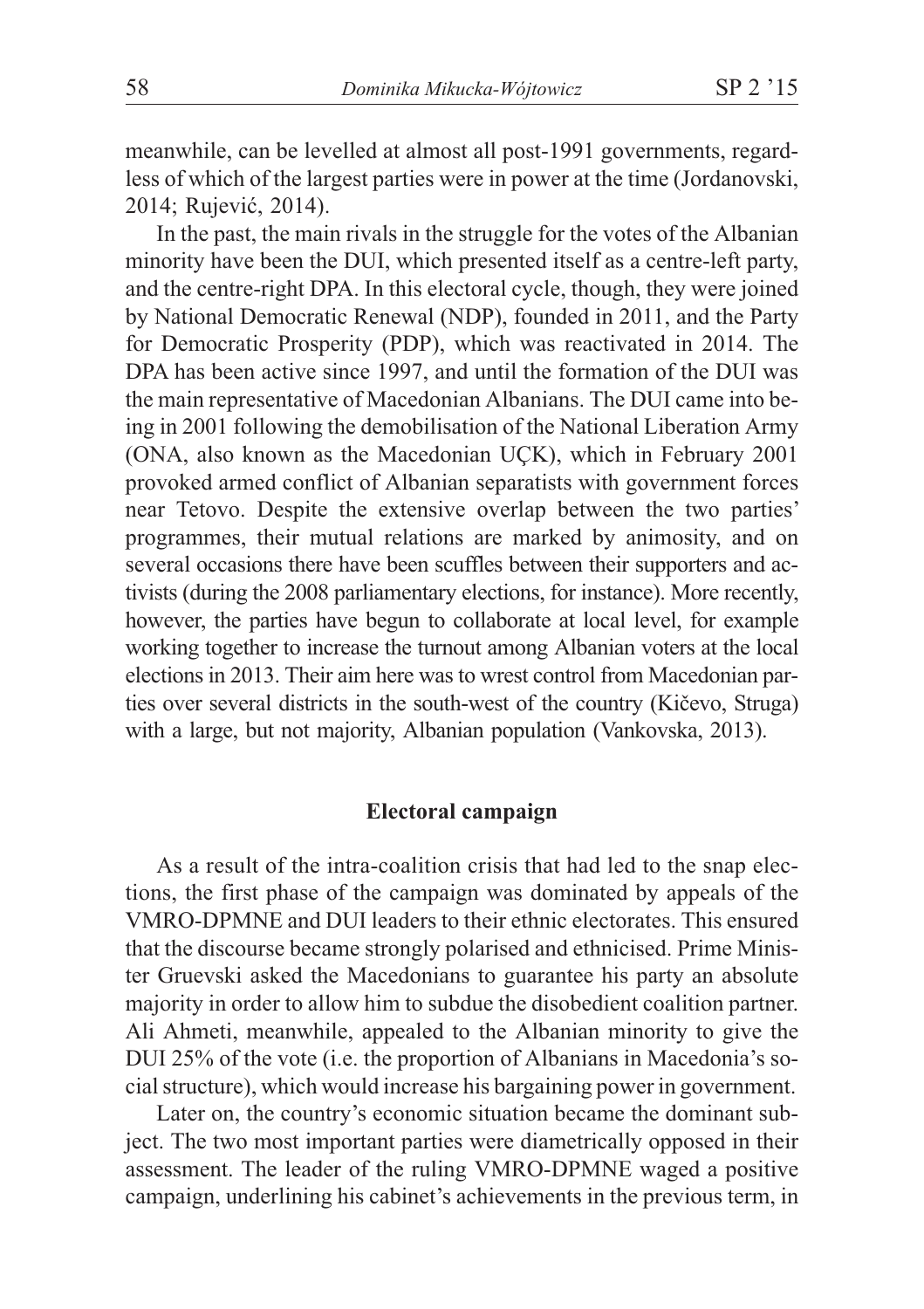particular a drop in unemployment from 39 to 28%, creating 120,000 new jobs, reaching 2 billion euro of FDI and implementing state subsidies for farmers totalling 590 million euro. But the farmers were not the only group whose votes were targeted by the conservatives. Before the election they introduced a series of special benefits for pensioners including free municipal public transport, treatment in the banyas (spas) that are extremely popular in Macedonia, and free ski passes (Stanković, 2014). Particularly popular election promises were integration with the EU and NATO, an increase to the minimum wage, and creation of new jobs with the help of foreign companies. However, despite the pro-European declarations of all four of the main Macedonian (VMRO-DPMNE, SDSM) and Albanian (DUI, DPA) parties, Macedonia's integration process with the Euro-Atlantic structures has been stagnant for several years.<sup>3</sup>

The Social Democrats argued that the unemployment rate, though reduced, was still high (especially among young people), and wages very low (average pay in Macedonia is 350 euro per month). They also criticised the spending of public funds on the controversial urban reconstruction project Skopje 2014, a telling emblem of the revisionist politics of memory of Gruevski's government. They also pointed to the excessive involvement of public officials (and public money) in the presidential campaign of the incumbent and government-supported Gjorge Ivanov, maintaining that this synergy of party and state was contrary to democratic principles. After the first round of the presidential election (13 April), international observers received video showing cases of attempts at vote buying (8 euro was offered to cast a vote for President Ivanov), leading the Social Democrats to begin speaking of a possible boycott of the parliamentary elections. Then, several days before the vote, SDSM politicians held a press conference at which they revealed a tape recording of a conversation showing that in 2004 Prime Minister Nikola Gruevski had accepted a bribe of 1.5 million euro from the controversial Serbian businessman Jovica Stefanović Nini for mediation in his purchase of the majority shareholding in the Bank of Macedonia.

<sup>&</sup>lt;sup>3</sup> Macedonia gained EU candidate country status in 2005. However, although the European Commission has recommended opening negotiations on several occasions since 2008, they are yet to begin as a result of the dispute with Greece over the country's name. Furthermore, in 2008 Greece blocked the prospect of Macedonia being admitted to NATO. The country's situation was not even changed by the fact that in 2011 the International Court of Justice in The Hague pronounced that Greece was not entitled to block its entry to NATO.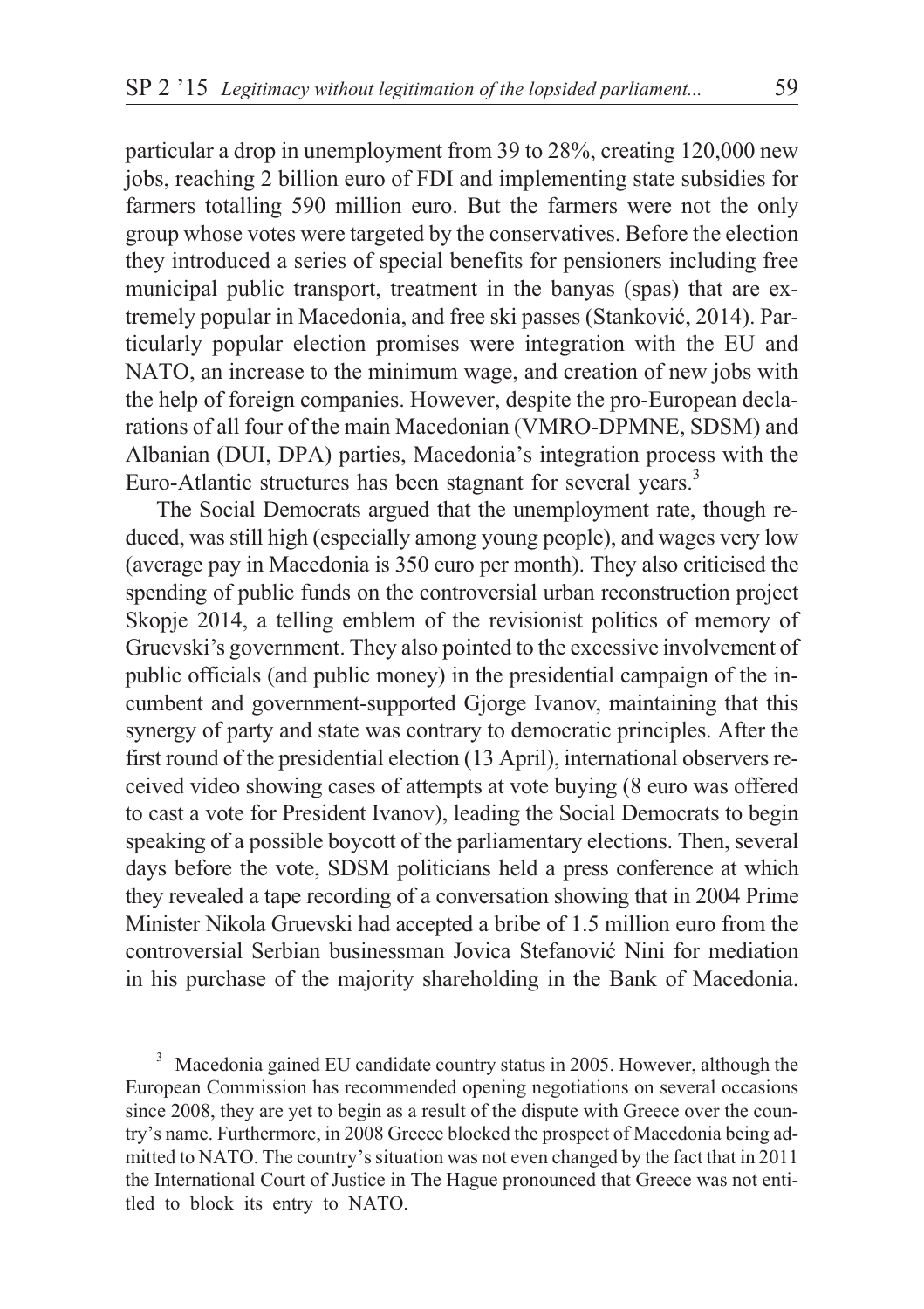The Social Democrats demanded the prime minister's immediate resignation and promised to pass the tape on to the authorities, to which VMRO-DPMNE's response was to threaten a defamation suit.<sup>4</sup>

Apart from the policy issues dividing VMRO-DPMNE and Social Democrats and their assessment of the current situation as well as of the reforms made by the ruling coalition, the parties also differed in the strategies they used for constructing electoral lists. VMRO-DPMNE placed on them all prominent party politicians, including members of the government. This was despite the fact that according to the amendment to the statute adopted in 2014, seats in parliament are supposed to be separate from positions in the government, which would mean that any successful candidates would have to withdraw from one of the functions. The SDSM, meanwhile, decided to change its list delivered to the State Election Commission (SEC) before the end of registration, removing (officially on their own request) more experienced politicians. Their replacement by the younger generations was supposed to bring about a new quality in parliamentary work (*The Republic*).

The DPA and DUI, scrapping for the votes of the Albanian minority, focused more on their mutual relations than on economic issues. The DPA demanded from the prime minister protection from a possible escalation in violence on the part of its rival, which it called "the DUI's election terrorism". The DUI, though part of the ruling coalition with VMRO-DPMNE, also criticised the actions of the head of state and urged its supporters to boycott the presidential elections. Its declared main objective was integration with the EU, and it promised concerted action to restart talks with Greece over recognition of the name of the state and efforts to involve international partners in them.

The positive picture that VMRO-DPMNE politicians painted of the accomplishments of Prime Minister Gruevski's eight-year rule was also contrary to the reports published by international institutions specialising in research on quality of democracy in this period. In the annual *Nations in Transit* report for 2014, Macedonia received 4.00 points (0.18 points worse than when the conservatives came to power in 2006) and was classified as a "hybrid regime" or "transitional government" (Grozdanovska Dimshovska,

<sup>4</sup> The recordings were delivered immediately after the election. In June, however, after the new government had been formed, the public prosecutor's office dismissed the Social Democrats' report, stating that the case fell under the statute of limitations, and furthermore that proceedings cannot be based on evidence collected in an illegal way, which was what they considered the secret recording to be (*Obivinitelstvoto*).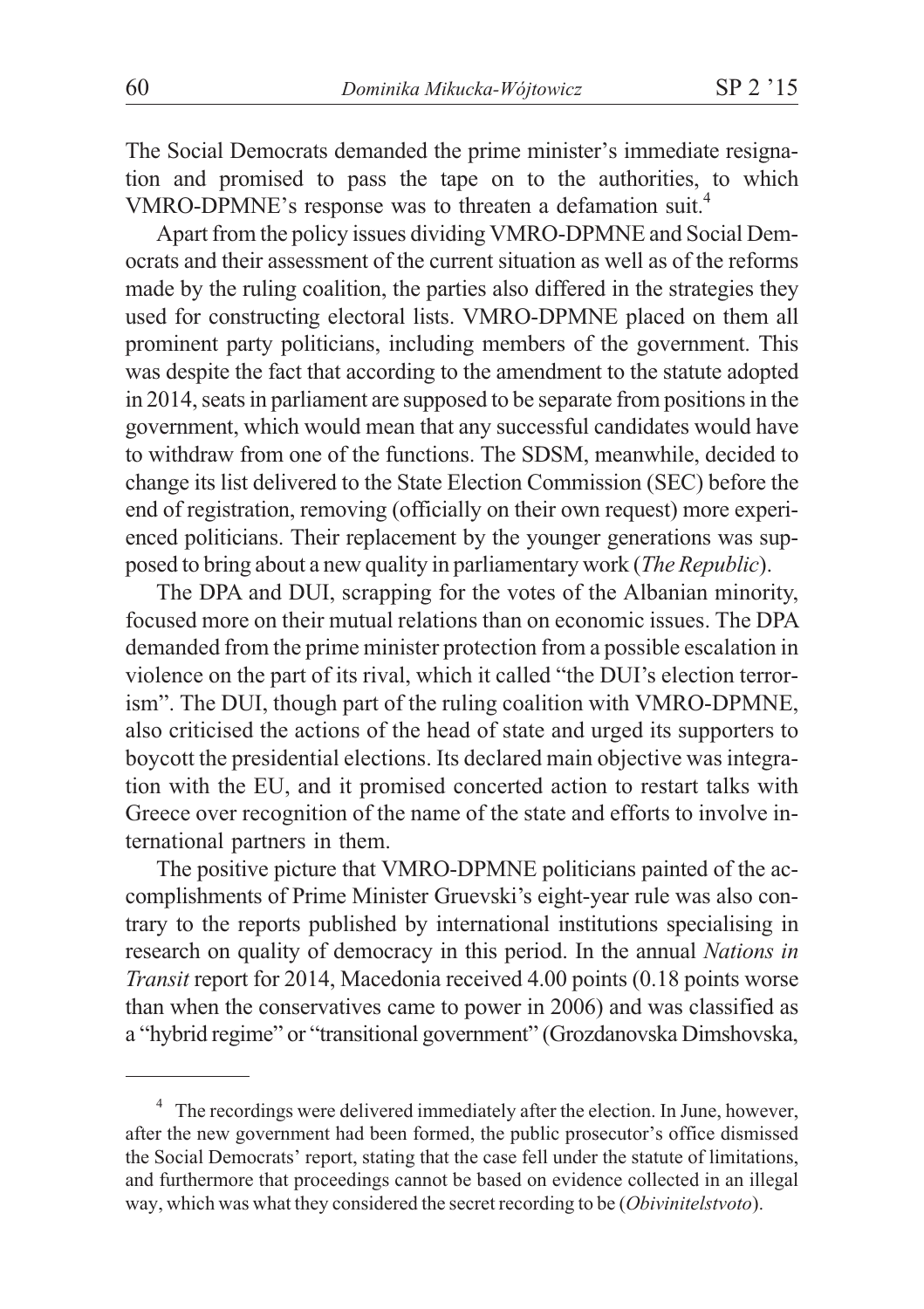2014). In the *World Press Freedom Report 2014* of the Reporters Without Borders organisation, it languished in 123rd position out of 180 classified states (the only European countries ranked lower were Ukraine and Belarus). Just five years previously it had been placed 34<sup>th</sup> (Reporters Without Borders, 2009, 2014). The World Bank report, meanwhile, drew attention to such issues as Macedonia's high human poverty index (HPI) (some 27%) and gross national income (GNI) *per capita* (4,800 USD).

#### **Results**

The election was won by the For a Better Macedonia list endorsed by the ruling conservative VMRO-DPMNE, which received 42.9% of the vote. This result guaranteed it 61 seats, or just one fewer than required to secure an absolute majority in the Sobranje (Table 1). Meanwhile, the party's candidate Gjorge Ivanov was triumphant in the second round of the presidential election, held the same day, defeating the SDSM's favoured candidate Stevo Pendarovski.<sup>5</sup> Second place went to the SDSM with 25.3% of the votes, giving them 34 seats. However, on election night, after the State Election Commission (SEC) had given the provisional results, the SDSM leader Zoran Zaev announced a boycott owing to contravention of democratic rules. He accused the ruling party and its leader Nikola Gruevski of "abusing the entire state" as well as threatening and blackmailing the opposition and massive vote-buying (Causule, 2014).

Table 1

| Party                                                       | 2014           |               |              | 2011          |              |
|-------------------------------------------------------------|----------------|---------------|--------------|---------------|--------------|
|                                                             | <b>Votes</b>   | Votes $(\% )$ | <b>Seats</b> | Votes $(\% )$ | <b>Seats</b> |
|                                                             | $\mathfrak{D}$ |               |              |               |              |
| Social Democratic Union of Ma-<br>cedonia (SDSM and others) | 283,955 25.34  |               | 34           | 32.78         | 42           |
| Democratic Party of the Albanians<br>(DPA)                  | 66,393         | 5.92          |              | 5.90          |              |

**Results of the parliamentary elections in Macedonia, 27th April 2014 and 5th June 2011**

<sup>&</sup>lt;sup>5</sup> In the first round of the election, which took place in 13 April, four candidates took part: apart from VRMO-DPMNE and the SDSM, the Albanian minority parties DPA (Iljaz Halimi) and GROM (Zoran Popovski) also stood. Ivanov was the winner, defeating Pendarovski with a majority of 51.65% to 35.57%. However, the turnout was just 48.84%, just shy of the required 50% (*Utre poèiva*; *Ivanov 449.068*).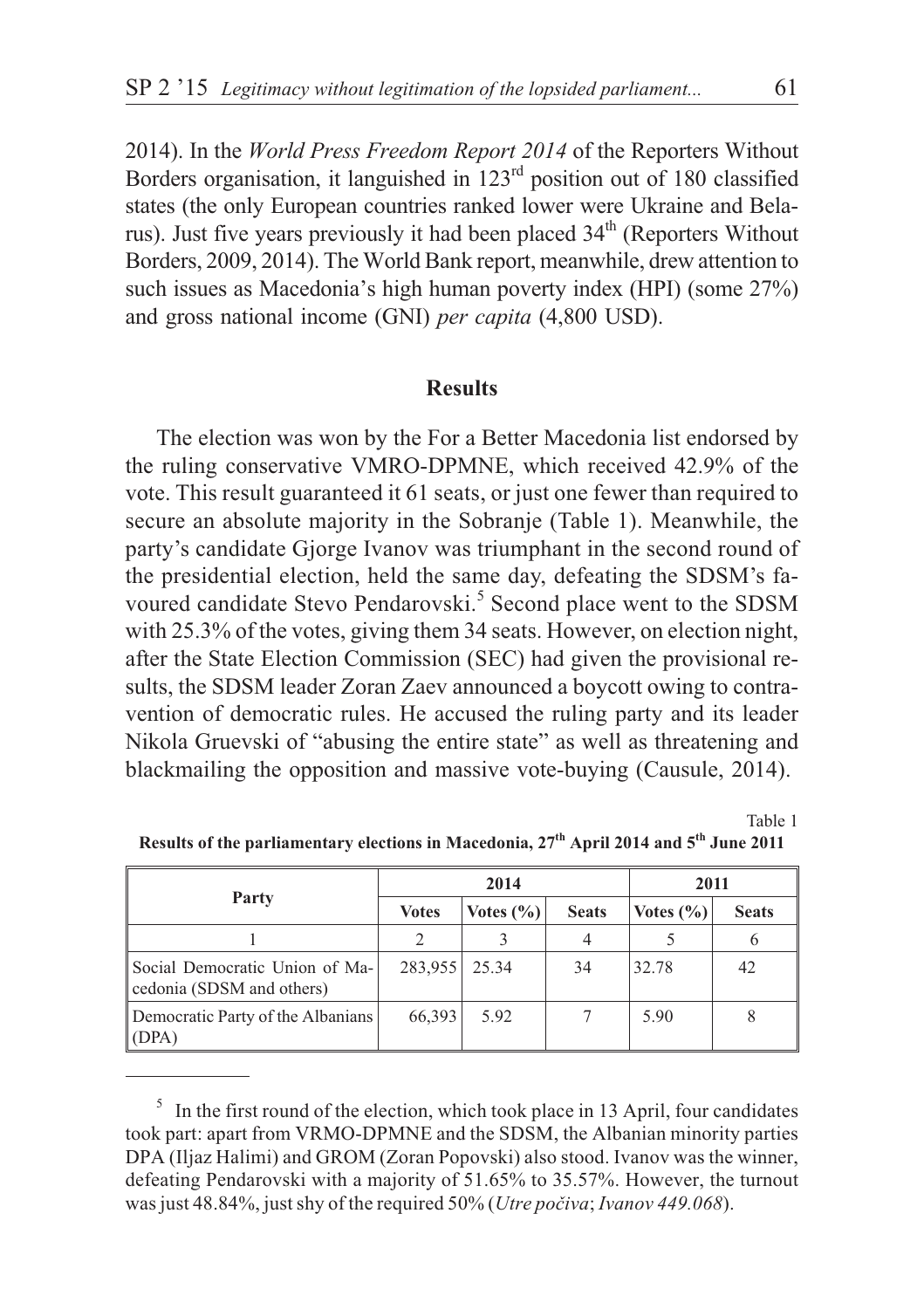| 1                                                                                                                                    | $\overline{c}$ | 3                  | $\overline{4}$     | 5              | 6              |
|--------------------------------------------------------------------------------------------------------------------------------------|----------------|--------------------|--------------------|----------------|----------------|
| Coalition Dignity for Macedonia<br>(DM)                                                                                              | 9,265          | 0.83               |                    |                |                |
| Democratic Union for Integration<br>(DUI)                                                                                            | 153,646        | 13.71              | 19                 | 10.24          | 15             |
| Internal Macedonian Revolutiona-<br>ry Organisation - Democratic Par-<br>ty for Macedonian National Unity<br>(VMRO-DPMNE and others) | 481,651        | 42.97              | $61*$              | 38.98          | $53**$         |
| National Democratic Renewal (NDP)                                                                                                    | 17,783         | 1.59               | 1                  | 2.67           | $\overline{2}$ |
| People's Movement for Macedo-<br>nia (NDM)                                                                                           | 1,925          | 0.17               |                    |                |                |
| <b>Coalition GROM</b>                                                                                                                | 31,610         | 2.82               | 1                  |                |                |
| Coalition for Positive Macedonia<br>(Coalition APM and others)                                                                       | 10,566         | 0.94               |                    |                |                |
| VMRO-People's Party (VMRO-NP)                                                                                                        | 16,772         | 1.50               |                    | 2.51           |                |
| Social Democratic Party of Mace-<br>donia (SDPM)                                                                                     | 4,700          | 0.42               |                    | 0.16           |                |
| Party for Economic Changes 21<br>(PEP 21)                                                                                            | 1,281          | 0.11               |                    |                |                |
| Party for Democratic Prosperity<br>(PDP)                                                                                             | 385            | 0.03               |                    | 0.02           |                |
| Party for a European Future (PEI)                                                                                                    | 194            | 0.28               |                    |                |                |
| Seats of diaspora members, not<br>included in the calculation of indi-<br>ces, MVS                                                   |                |                    |                    |                | 3              |
| Others                                                                                                                               |                |                    |                    | 3.97           |                |
| Totals                                                                                                                               | 1,080,126      | 96.63***           | 123                | 97.23***       | 123            |
| Effective number of parties****                                                                                                      |                | 3.67               | 2.86               | 3.84           | 2.96           |
| Eligible voters                                                                                                                      |                | 1,780,128          | 1,821,122          |                |                |
| Total votes (turnout)                                                                                                                |                | 1,120,744 (62.96%) | 1,156,049 (63.48%) |                |                |
| Invalid votes                                                                                                                        | 37,654 (3.36%) |                    |                    | 31,985 (2.77%) |                |

\* Including 3 seats of members of the diaspora.

\*\* 56 seats including those of the members of the diaspora.

\*\*\* Totals do not amount to 100% because the Macedonian State Election Commission (SEC) calculates vote percentages based on number of votes cast, including invalid votes.

**Source:** http://rezultati.sec.mk/Parliamentary/Results?cs=mk-MK&r=2&rd=r#, 18.11.2014. Author's own calculation based on Michael Gallagher's worksheet, http://www.tcd.ie/Political\_Science/staff/michael\_gallagher/ElSystems/index.php, 18.11.2014.

Once again, the three parties representing the Albanian minority gained seats in parliament. As in the previous four elections, the greatest support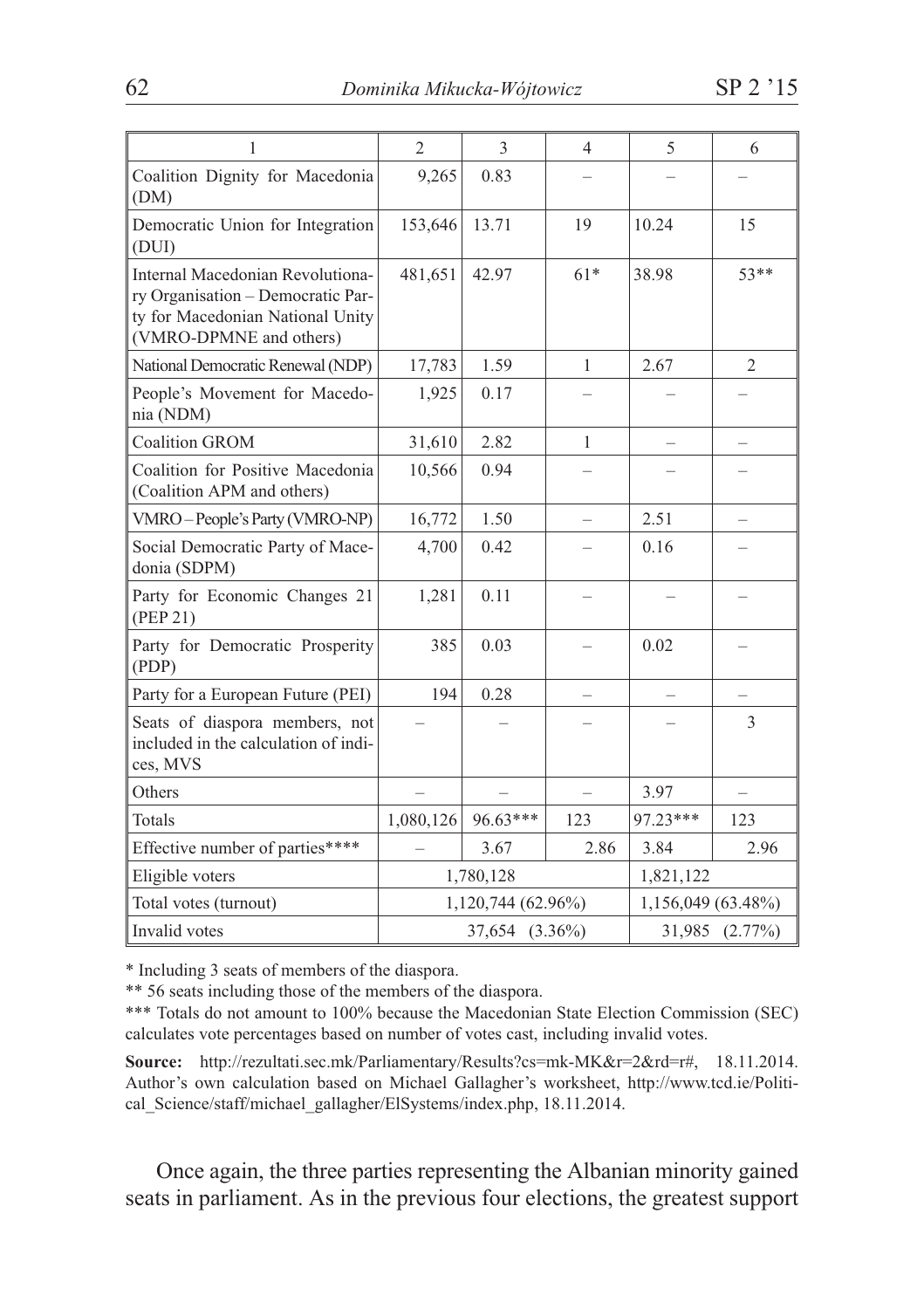was enjoyed by the DUI with 13.7% of votes, giving them 19 seats. The party's main rival, the DPA, received 5.92% of the vote and seven seats, while the newest party representing Macedonian Albanians, NDP, gained 1.59% of votes and one seat. GROM also gained one seat, with 2.82% of the population casting their vote for it.

The post-election deadlock caused by the Social Democrats'boycott is a major challenge for the fragile Macedonian democracy. During six months long obstruction process, only three SDSM deputies decided to return to parliament. Moreover, until the beginning of November it was unclear what will happen with the 31 members of parliament who doggedly had refused to take up their seats. After that time, the speaker of the Sobranje – Trajko Veljanoski announced that according to the parliamentary rules deputies forfeit their mandates after six months absent from duty. As a result the State Election Commission has started the procedure of dividing the seats gained by the party to the next people on the list until they reach the end. Due to the fact that each Social Democrats' candidate, the mandate will be proposed to, should take their decision within 8 days, the SEC estimates that the process will take approximately six months. Nevertheless, Petre Silegov, the spokesman of SDSM said that they maintain the earlier stand, which means that social-democrats activists do not accept offered mandates and will not move back to the Sobranje (Marušić, 2014). We should bear in mind that in case other SDSM candidates also actually refuse to take up seats, that they won in April elections, the SEC should organise run by-elections for unoccupied seats. However, the question of how such elections should take place remains a significant problem, as the election statue has no provision for such cases. To fill in the picture, it is worth mentioning that at the beginning of the post-election crisis the SDSM announced that they intended to persevere with the boycott until Prime Minister Gruevski satisfies their five demands concerning removing party politics from public life, conducting a census and updating the electoral roll, and appointing a technical government six months before the next election to be responsible for overseeing it. This was entirely unacceptable to the premier (*Makedonska opozicija*).

# **Government formation**

An unwritten rule has existed in Macedonia since 1992, when Branko Crvenkovski's government was formed by the SDSM in coalition with the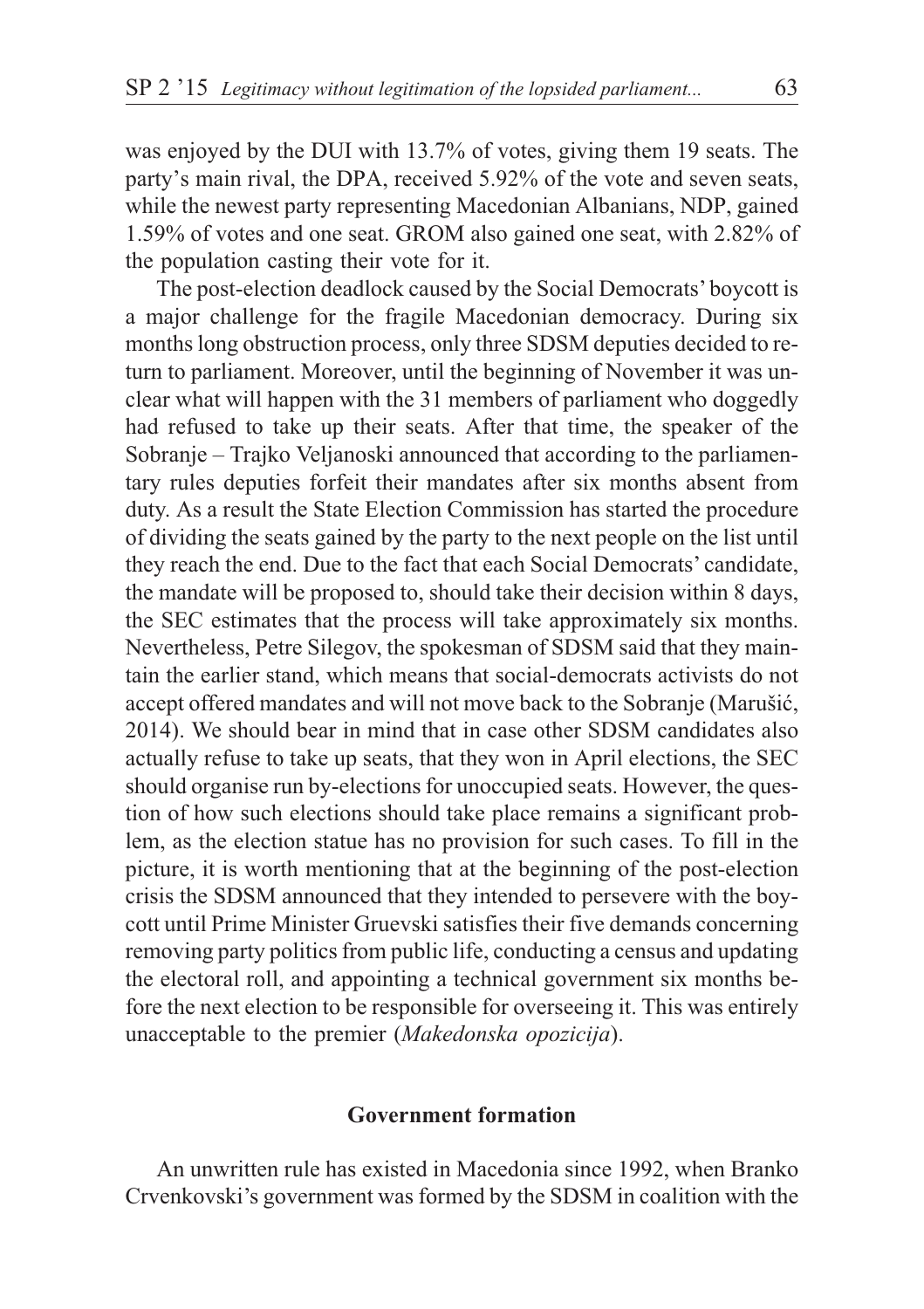strongest Albanian grouping of the time, the Party for Democratic Prosperity (PDP), stating that the ruling coalitions are formed by the Macedonian and Albanian parties with the largest share of the vote. This rule, confirmed in 2001 by the so-called Ohrid Agreement, has only been broken once, in  $2006<sup>6</sup>$  On this occasion, upon receiving the mandate to form a new cabinet, Nikola Gruevski found himself under great pressure from both Albanian parties. The DPA leader Menduh Taèi made it clear that he was certain his party would be part of the government. His DUI counterpart Ali Ahmeti, meanwhile, stressed that the state would be destabilised if his party was not included. Finally, the latter party was invited to work together by Prime Minister Gruevski, although it was their rejection of Gjorge Ivanov's candidature as the ruling coalition's joint candidate in the presidential elections that had led to the snap elections. The vote of confidence for Gruevski's new (and old, as commentators called it) cabinet on June 19 resulted in 77 members of parliament declaring their support, and just six DPA deputies voting against. Although in theory the parliament had the necessary quorum, its legitimation was not complete as the members elected from the SDSM list had not taken part in the vote.

Including the prime minister, the new government has 26 members, including four deputy prime ministers and as many as seven ministers without portfolio. VMRO-DPMNE has 21 representatives and, as well as the premiership, control over the most important ministries, including home affairs (Gordana Jankulovska), foreign affairs (Nikola Popovski) and finances (Zoran Stavreski). The DUI gained five ministerial portfolios. Prime Minister Gruevski named as priorities of his new cabinet ensuring greater economic growth, a drop in unemployment, improving standard of living, EU and NATO integration and fighting corruption and organised crime (*Makedonija treba*).

The victorious coalition is of course perfectly capable of governing without an opposition, which they are currently proving and what the So-

 $6$  Nikola Gruevski formed a government with the DPA, which with just seven seats received less support from the Albanian minority than the DUI, with 16. Gruevski's decision was dictated by his aversion to the DUI caused by the way it had come into being. For several weeks, DUI supporters held protests, including blocking roads. The situation in the governing coalition was also tense, and ultimately after less than two years, in March 2008, the DPA left government. In the next two election cycles (2008, 2011), VMRO-DPMNE formed coalitions with the DUI, although their cooperation was always fraught with tension.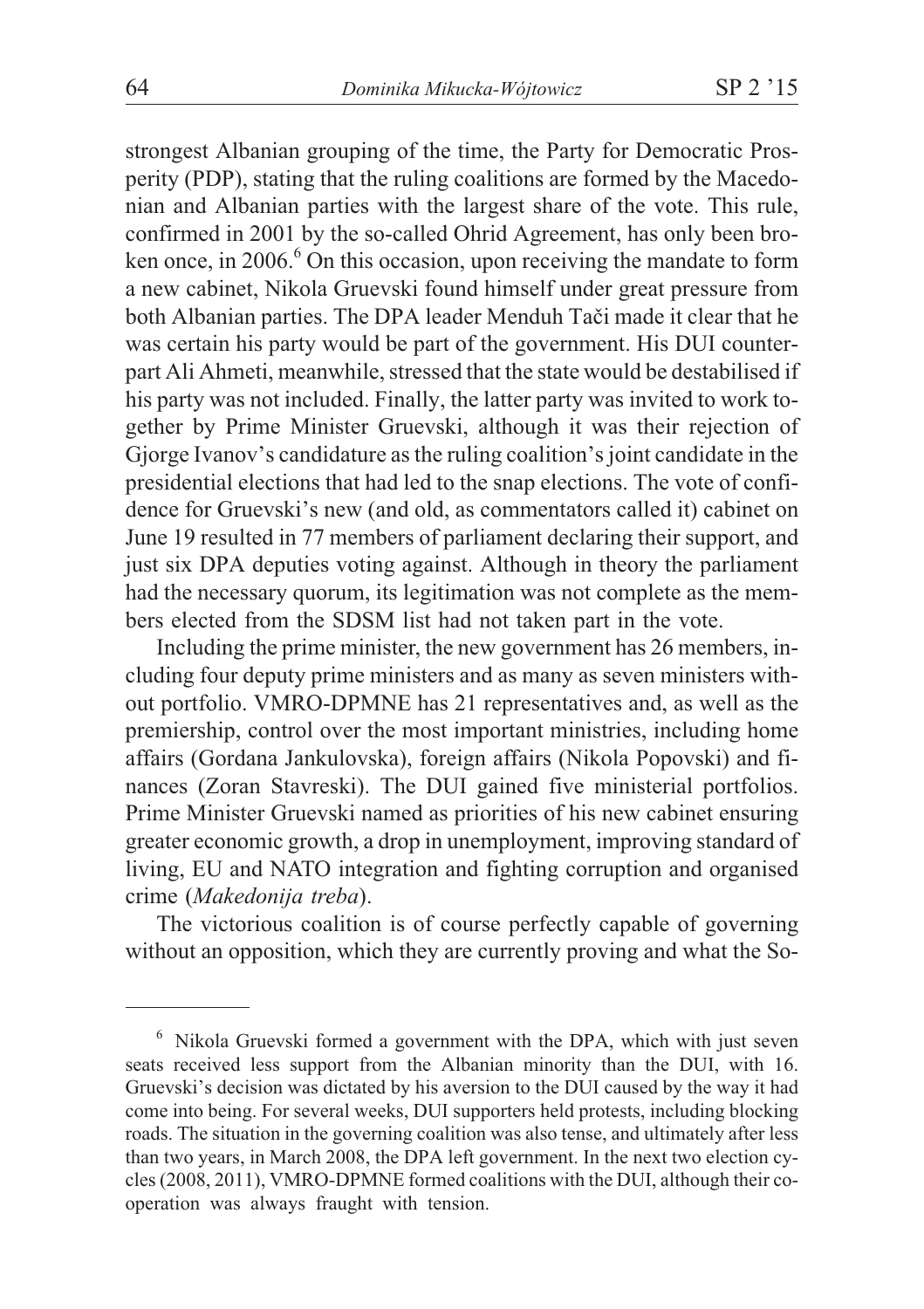cial Democrats' previous boycotts of the Sobranje indacted. The first, in 2011, followed the closure of TV A1 and the *Vreme*, *Koha e Re* and *Shpic* daily newspapers, while the second, in late 2012 and early 2013, was preceded by so-called Black Monday on 24 December 2012, when journalists and SDSM politicians, blocking voting on the much-criticised budget, were removed from the parliament building, allowing the ruling coalition to pass the contentious bill unhindered. In 2011, during the opposition's boycott of parliamentary sessions, an increase in legislative activity could even be observed. Among the resolutions that VMRO-DPMNE managed to force through during this time was the introduction of three additional seats in parliamentary elections for representatives of the diaspora (based on the precedent of Croatia) and the law on lustration (Grozdanovska Dimishovska, 2012). However, repeating history in this way will certainly not help the fragile Macedonian democracy, and could, along with the over two decades of dispute with neighbouring Greece over the name of the state, prove to be a major hurdle on the country's path to integration with the EU and NATO.

#### **Bibliography**

- Aziri E. (2012), *Izborni sistemi i izbori u Republici Makedoniji: prošlost, sadašnjost i izazovi za buduænost*, "Politièke Perspektive", vol. 4.
- Causule K. (2014), *Macedonian opposition cries election foul, will not accept results*, 27.04.2014, "Reuters", http://uk.reuters.com/article/2014/04/27/uk-macedonia-election-idUKBREA3P0L820140427, 15.11.2014.
- *Census of Population, Households and Dwellings in the Republic of Macedonia* (2002), State Statistical Office Republic of Macedonia, http://www.stat.gov.mk/ publikacii/knigaX.pdf, 2.08.2014.
- Grozdanovska Dimishovska Lj. (2014), *Nations in Transit 2014. Macedonia*, http://www.freedomhouse.org/sites/default/files/17.%20NIT14\_Macedonia\_final.pdf, 15.08.2014.
- Grozdanovska Dimishovska Lj. (2012), *Nations in Transit 2012. Macedonia*, http://www.freedomhouse.org/sites/default/files/NIT2012Macedonia\_final.pdf, 15.08.2014.
- *Ivanov 449.068, Pendarovski 326.133 glasovi*, 14.04.2014, "Utrinski vesnik", http://www.utrinski.mk/default.asp?ItemID=3B7E16A3917B4E4EAC4D5C 9683BFF8BE, 15.11.2014.
- *Izboren zakonik (prečisten tekst)* (2014), "Služben vesnik na Republika Makedonija", no. 32, 12 February.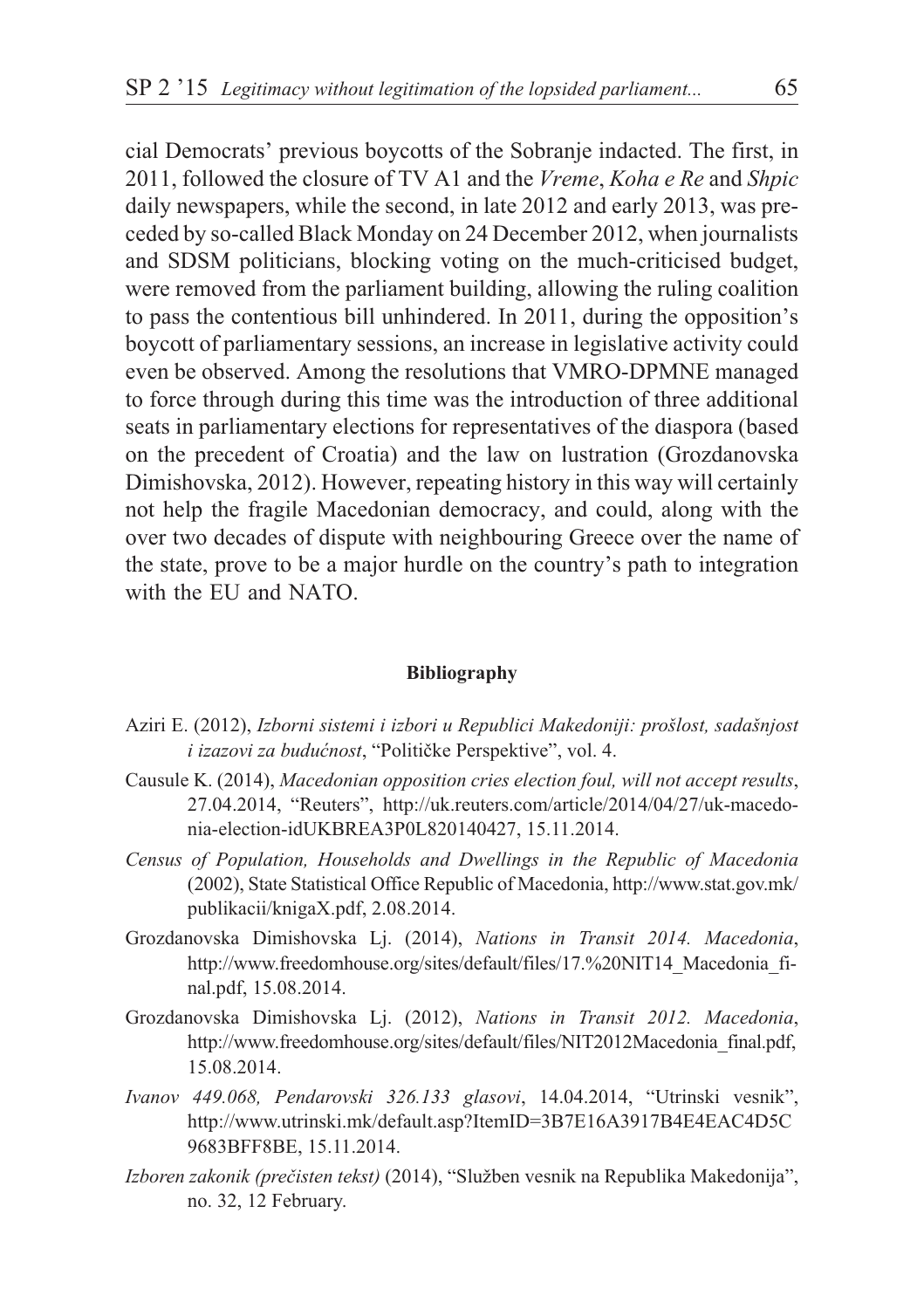- Jordanovski Z. (2014), *Makedoniji potreban demokratski dijalog*, 29.04.2014, "Deutche Welle", http://www.dw.de/makedoniji-potreban-demokratski-dijalog/ a-17599923, 29.04.2014.
- Kuzmanovski B. (2014), *Raspušteno Sobranje, Makedonija na izborima 27 aprila 2014*, Radio Slobodna Evropa, http://www.slobodnaevropa.org/content/rasupsteno-sobranie-makedonija-na-izborima-27-aprila/25286605.html, 15.11.2014.
- *Makedonija treba da ja dobie novata vlada*, 19.06.2014, "Utrinski vesnik", http://www.utrinski.mk/default.asp?ItemID=69C68879CBEC5541A4E229C 1A33C65E4, 15.11.2014.
- Makedonska opozicija traži tehničku vladu, 29.06.2014, Aljazeera, http://balkans.aljazeera.net/vijesti/makedonska-opozicija-trazi-tehnicku-vladu, 15.11.2014.
- Marković N. (2011), *Analiza prevremenih parlamentarnih izbora u Republici Makedoniji 2011*, "Politièke perspektive", vol. 3.
- Marušiæ S. J. (2011), *OSCE "Worried" about Macedonia Media*, 27.10.2011, *Balkan Insight*, http://www.balkaninsight.com/en/article/osce-woried-about-macedonian-media-freedom, 15.11.2014.
- Marušiæ S. J. (2014), *Macedonia starts revoking opposition MPs' seats*, 11.11.2014, *Balkan Insight*, http://www.balkaninsight.com/en/article/macedonia-starts-revoking-procedure-for-opposition-mps, 14.11.2014.
- *OBSE preporaèuva zaostruvanje na izbornite pravila*, 5.08.2014, "Utrinski vesnik", http://www.utrinski.mk/de-

fault.asp?ItemID=D98FE0C5F88BAD47BF657B2E573D1DD0, 14.11.2014.

- *Obvinitelstvoto ne najde sluèaj vo Makedonska banka*, 29.06.2014, "Utrinski vesnik", http://www.utrinski.mk/default.asp?ItemID=0E47208356585B4EB387A376 774F5558, 14.11.2014.
- Reporters Without Borders (2014), *World Press Freedom Index 2014*, http://rsf.org/ index2014/en-index2014.php, 15.08.2014.
- Reporters Without Borders (2009), *Press Freedom Index 2009*, http://en.rsf.org/ press-freedom-index-2009,1001.html, 15.08.2014.
- Rujeviæ N. (2014), *Albanci odluèuju predsednika i premijera*, 14.04.2014, "Deutche Welle", http://www.dw.de/albanci-odlu%C4%8Duju-predsednika-i-premijera/ a-17564881, 15.04.2014.
- Stankoviæ S. (2014), *Makedonija Fenomen Gruevski. Grogirana poludemokratija*, "Vreme", 8 May 2014.
- Stanković S. (2009), Makedonija, predsednički izbori: Samo da nasilja ne bude, "Vreme", 9 January 2014.
- *The Republic Macedonian's 2014 Parliamentary Elections Handbook* (2014), Konrad Adenauer Stiftung, Institut for Democracy. Societas Civitas – Skopje, http://www.kas.de/wf/doc/kas\_37896-1522-1-30.pdf?140529150937, 10.04.2014.
- *Utre poèiva kampanjata za pretsedatelskite izbori*, 23.03.2014, "Utrinski vesnik", http://www.utrinski.mk/default.asp?ItemID=FC5EE33351BFC14B928615A 5A86B2096, 11.11.2014.